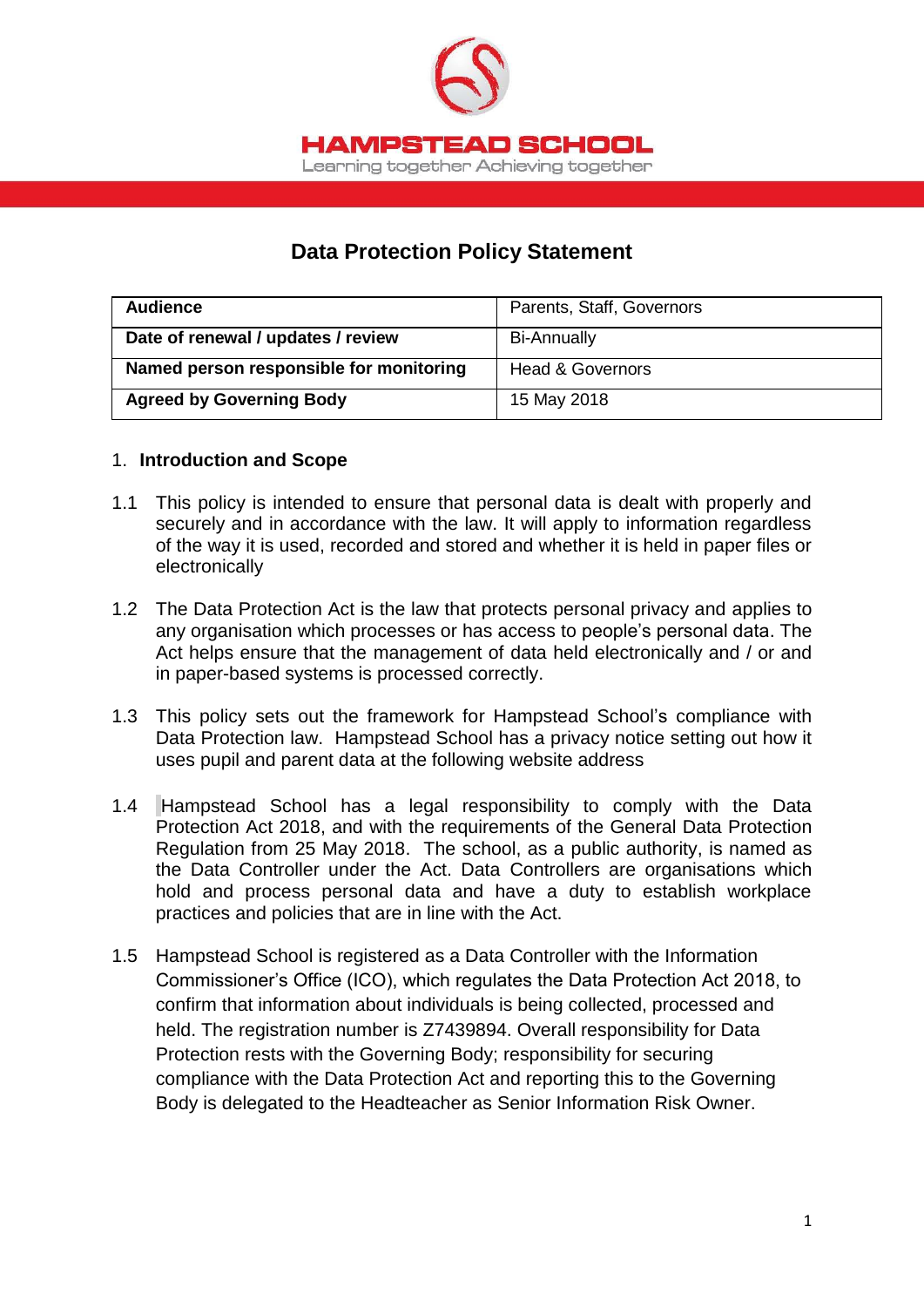- 1.6 Hampstead School is obligated to have a Data Protection Officer in place under the law. The name of the Data Protection Officer is Andrew Maughan and they can be contacted at [SchoolsDPO@camden.gov.uk](mailto:SchoolsDPO@camden.gov.uk) Tel. No. 020 7974 7207.
- 1.7 This policy does not form part of the contract of employment for staff, but it is a condition of employment that employees will abide by the rules and policies made by the school. Any failures to follow the policy may result in disciplinary proceedings.
- 1.8 The school processes a large amount of personal data such as staff records, names and addresses of those requesting prospectuses, examination marks, references, fee collection etc. In addition, the school may be required by law to collect and use certain types of information to comply with statutory obligations of the local authority, government agencies or other bodies.

#### 2. **Personal data**

- 2.1 Personal data is any information relating to an identifiable person who can be directly or indirectly identified in particular by reference to an identifier. This means information about a living individual who can be identified from that data either by itself or alongside any other information we hold (e.g. name, address, date of birth, National Insurance number, bank account details). It includes any expression of opinion about that individual and any indication of any intentions the school has in respect of that individual and it also applies to personal data held visually in photographs or video clips (including CCTV) or as sound recordings.
- 2.2 Personal data can also be considered to be Special Category Data as defined by the law. This is information about racial or ethnic origin, political opinions, religious beliefs, trade union membership, physical or mental health or condition, sexual life, biometric data. Separate rules also apply in relation to information relating to criminal convictions. Hampstead School will only collect and process this information for specific purposes where allowed by the law (for example equal opportunities monitoring) or where it has asked and received consent to do so.
- 2.3 Hampstead School to follow the six principles set out in the law. The principles state that all personal information, or data, about individuals should be:

a) processed lawfully, fairly and in a transparent manner in relation to individuals;

b) collected for specified, explicit and legitimate purposes and not further processed in a manner that is incompatible with those purposes; further processing for archiving purposes in the public interest, scientific or historical research purposes or statistical purposes shall not be considered to be incompatible with the initial purposes;

c) adequate, relevant and limited to what is necessary in relation to the purposes for which they are processed;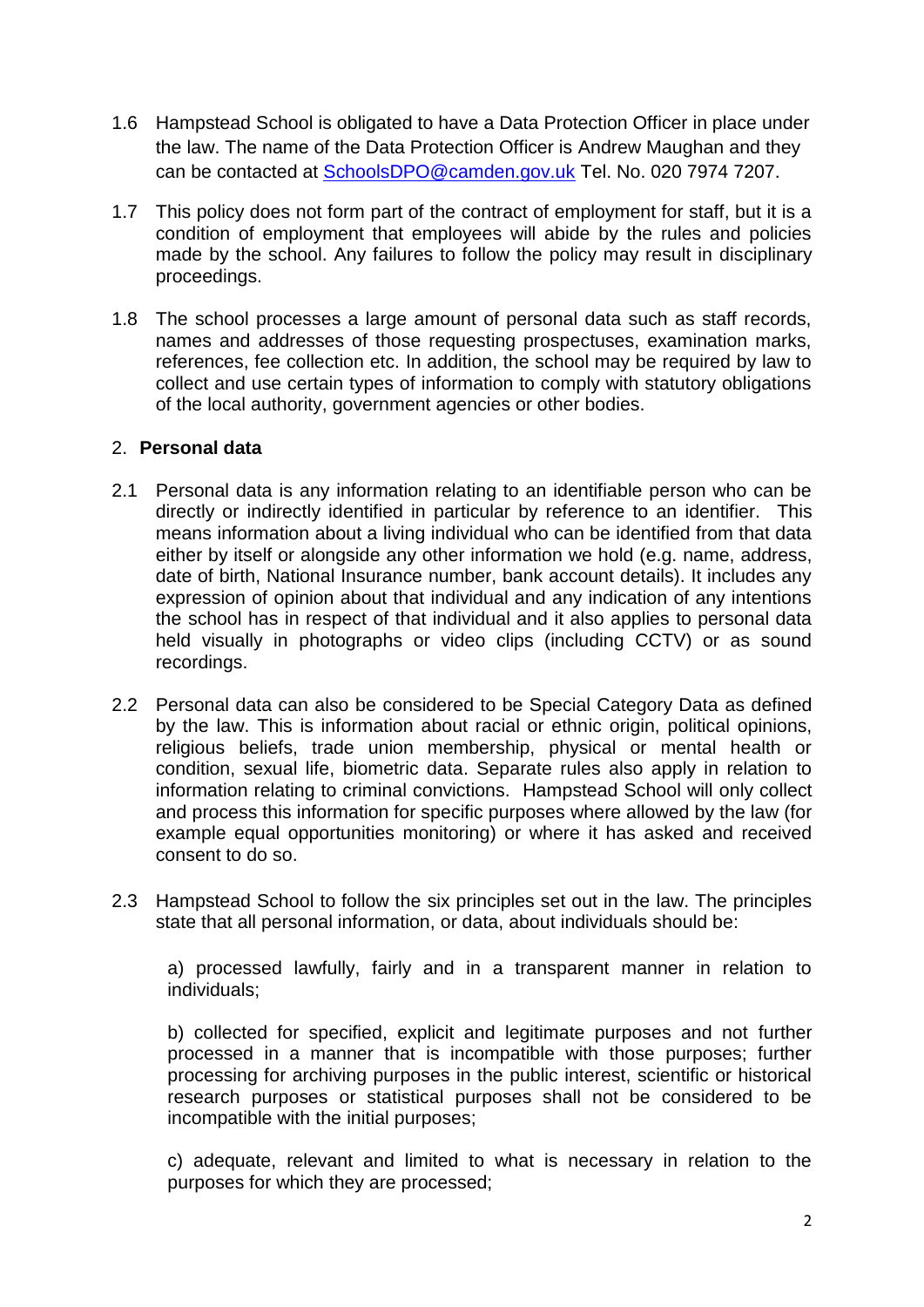d) accurate and, where necessary, kept up to date; every reasonable step must be taken to ensure that personal data that are inaccurate, having regard to the purposes for which they are processed, are erased or rectified without delay;

e) kept in a form which permits identification of data subjects for no longer than is necessary for the purposes for which the personal data are processed; personal data may be stored for longer periods insofar as the personal data will be processed solely for archiving purposes in the public interest, scientific or historical research purposes or statistical purposes subject to implementation of the appropriate technical and organisational measures required by the GDPR in order to safeguard the rights and freedoms of individuals; and

f) processed in a manner that ensures appropriate security of the personal data, including protection against unauthorised or unlawful processing and against accidental loss, destruction or damage, using appropriate technical or organisational measures.

#### 3. **Information sharing and disclosure**

- 3.1 Hampstead School shares personal data with other public authorities, including the London Borough of Camden and the Department of Education, where obliged to do so under law. An example of this is the school census return, which states which children are attending the school, their characteristics and the results of statutory or national testing. The school also has other legal responsibilities to share data about individuals, for instance, Hampstead School is required to report child protection concerns to the Multi-Agency Safeguarding Hub (MASH) for the borough in which the child is resident.
- 3.2 Hampstead School may also enter into a contractual arrangement with third party organisations to carry out processing on its behalf (as Data Processors) or for professional advice to support the school's functions. Examples of this are management information and human resources systems, payments and IT providers and curricular software. Prior to entering into such an arrangement, Hampstead School will ensure that adequate security is in place to protect personal data and that adequate contractual terms are in place to ensure that the personal data transferred and/or collected by that third party is only used for the purposes defined by Hampstead School. Prior to reaching such an arrangement, Hampstead School will conduct an assessment using the process set out under 6.2.
- 3.3 With the exception of the above, personal information will not usually be released to anyone else without the consent or knowledge of the individual. There are, however, certain circumstances when a third party (such as a government agency or law enforcement agency) can request information about individuals and we may be obliged to disclose it to them (for example where the disclosure is required by law or by a court order).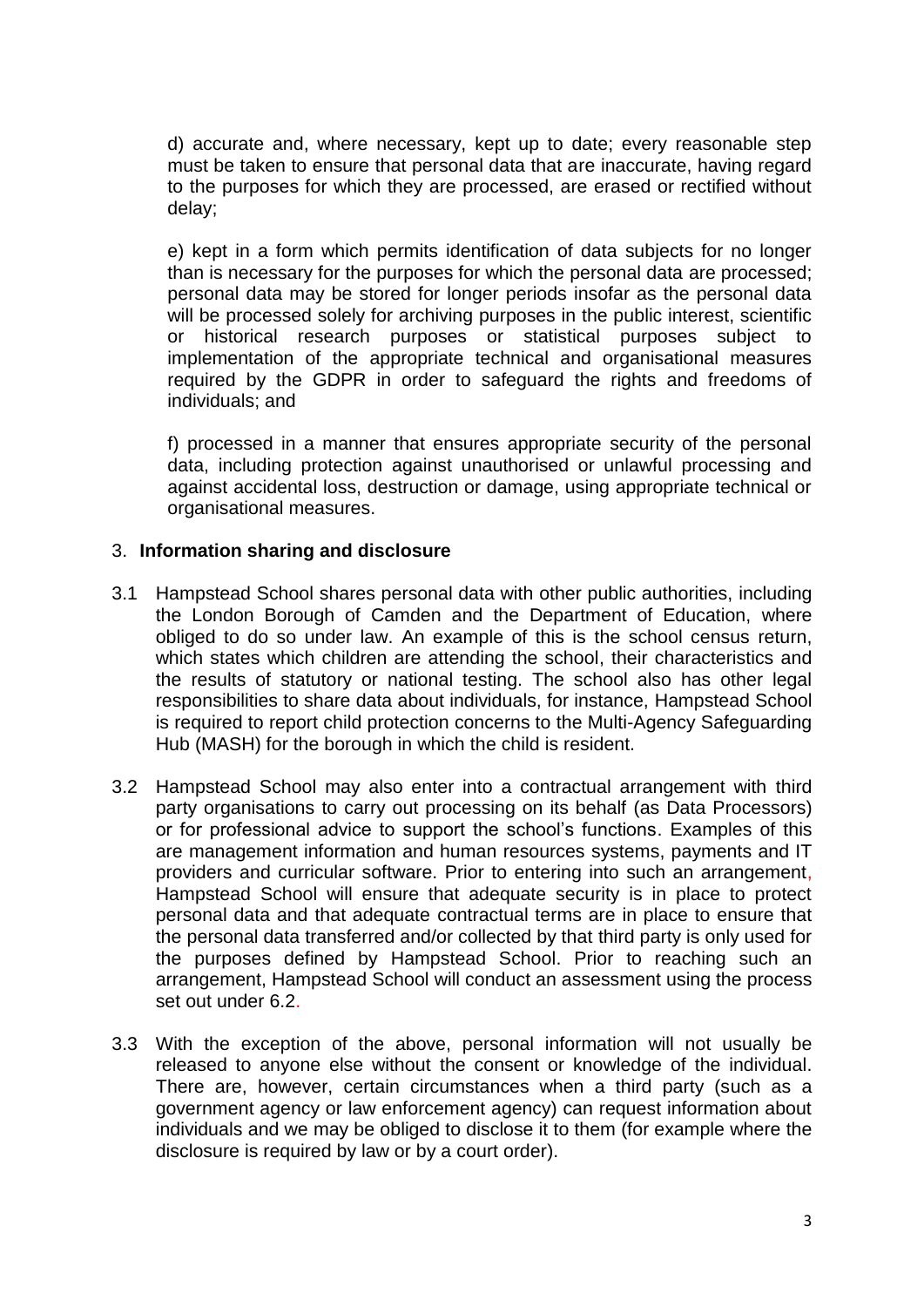## 4. **Individual rights**

- 4.1 The law grants a number of individual rights. They are:
	- A. The right to be informed
	- B. The right of access
	- C. The right to rectification
	- D. The right to erasure
	- E. The right to restrict processing
	- F. The right to data portability
	- G. The right to object
	- H. Rights in relation to automated decision making and profiling.

#### 4.2 **The right to be informed**

4.2.1 In order to meet the right to be informed, Hampstead School will ensure it gives adequate notice of why data is being collected and how it will be used. Hampstead School will publish a Privacy Notice on its website detailing its use of pupil/student data and issue a Privacy Notice to staff regarding the use of their data. It will issue further information when collecting data to ensure that there is clarity as to whether consent is required, that any consent gained is unambiguous, informed and freely given, and which individual rights may apply.

### 4.3 **The right of access**

- 4.3.1 Individuals ("Data Subjects") have the right to access their personal data. The person who the personal data is about is known as the data subject and the person who is making the request is known as the applicant. These can of course be the same person depending on the personal data sought. A common example of this relationship would be when a parent (applicant) is seeking personal information about their child (data subject).
- 4.3.2 To request access to all the personal data that the school holds about a Data Subject, a Subject Access can be completed and submitted to us. It is available at [www.hampsteadschool.org.uk.](http://www.hampsteadschool.org.uk/)
- 4.3.3 Parents can generally request personal data about their child without their consent, however it should be noted that the Data Protection Act requires a data controller to assess the maturity and competency of a data subject which is not restricted to age. Therefore for pupils over 13, consent of the child may still be required.
- 4.3.4 To protect personal data when processing a request, the school may also require copies of two forms of identification. These should be: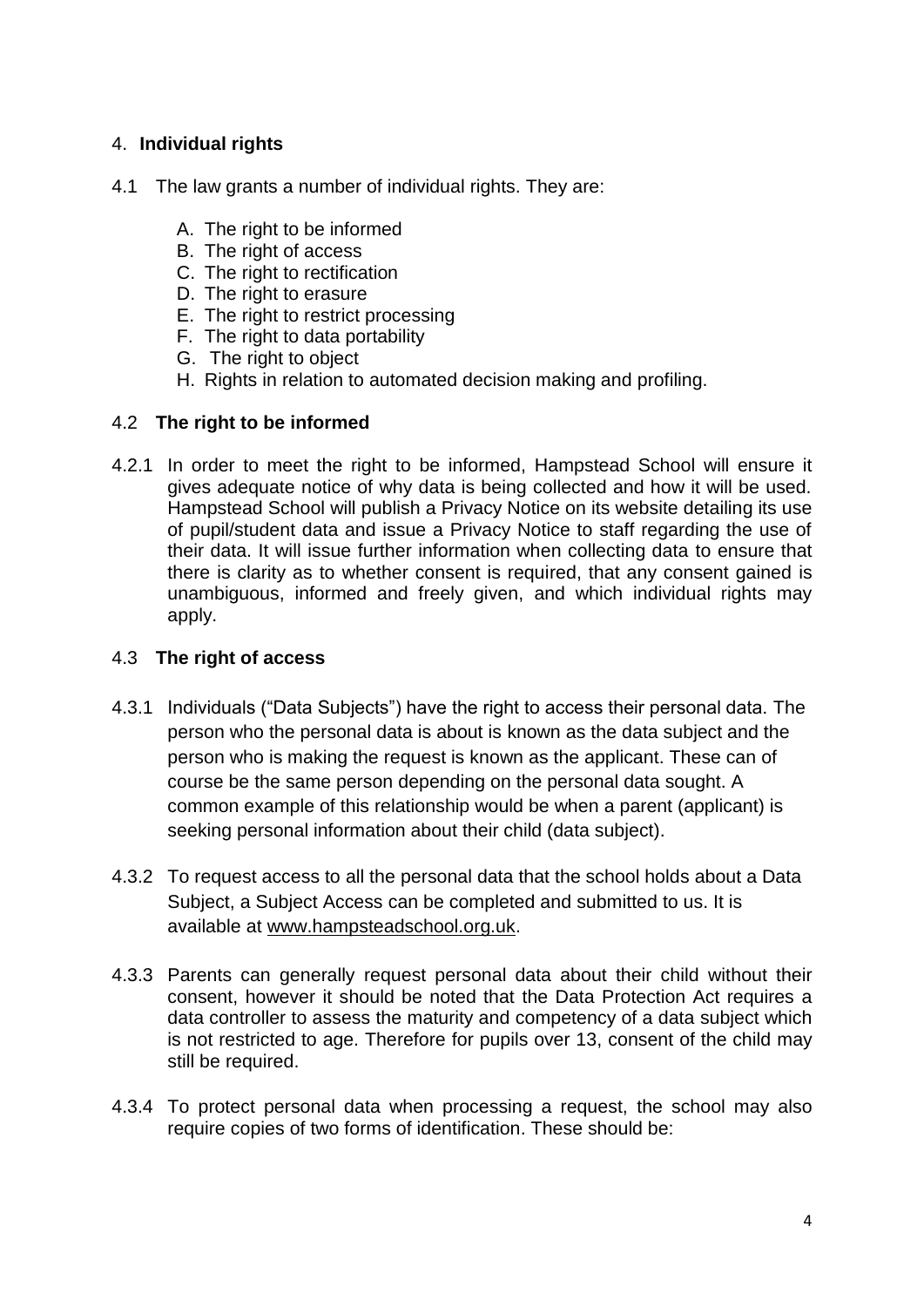- one piece of photographic identification, such as a valid passport, valid driving licence or a valid EU national identity card.
- one piece of identification confirming your address and dated within the last three months such as a utility bill, council tax statement or bank statement.
- 4.3.5 Applicants may book an appointment via the Administration Office which will accept the application and validate the identification. Whilst Hampstead School may be able to confirm your identification in person, should you require any personal data be posted to you, the school will always require proof of address to ensure that any data that the school releases is sent securely and to the correct address. There may also be occasions where someone is legally allowed to act on behalf of someone else (for example power of attorney). The school will require proof of this prior to providing access to information.
- 4.3.6 Please note the school can charge a 'reasonable fee' when a request is manifestly unfounded or excessive, particularly if it is repetitive. The school may also charge a reasonable fee to comply with requests for further copies of the same information. The fee will be based on the administrative cost of providing the information.
- 4.3.7 Following receipt of a written request and identification being completed, Hampstead School will prepare the information requested within 30 calendar days. However, if Hampstead School does not have the information required to perform a search, it will contact the applicant and ask for more details (the 30 day period of response will begin from the day we receive sufficient information to enable a search).
- 4.3.8 Requests for access to personal data will normally be carried out by the staff within the school. Where the input of the Data Protection Officer has been necessary, to clarify whether documents should be disclosed, this will be specified in the response.
- 4.3.9 A separate right exists under the Education (Pupil Information) (England) Regulations 2005 (SI 2005/1437) for parents to view their child's Educational Record. Under the regulations, the school is entitled to levy a charge for a copy of the documents received. In light of the changes under the Data Protection Act 2018, the Governing Body has agreed that, on receipt of a request for the Educational Record, the school will provide a copy of a pupil's educational record to the parent. This will be free of charge, within fifteen school days of receipt of the parent's written request for a copy of that record. Requests should be made to the Headteacher via the Administration Office.
- 4.3.10 The unlawful obtaining or disclosure of personal data without consent of the Data Controller is an offence under the law.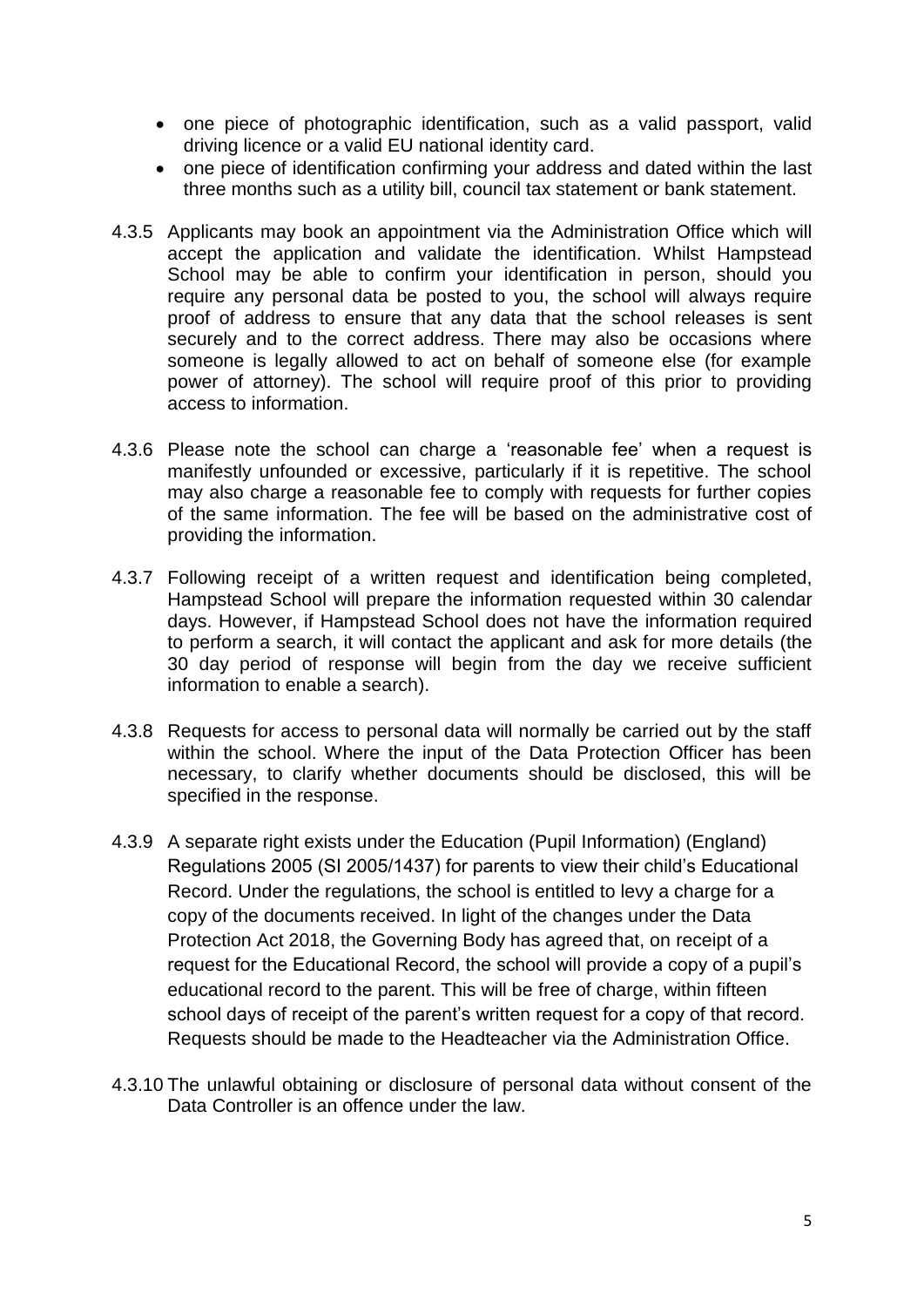#### 4.4 **The rights to rectification and erasure**

- 4.4.1 Hampstead School recognises that the personal data it keeps should be accurate and kept up to date, kept for no longer than necessary and used for the purpose to
- 4.4.2 If an applicant wishes to change the data held by the school, on them or their child, they should do this via the School Office. If judged necessary, the applicant may be asked to follow the procedure set out in 4.3.6 and 4.3.7.
- 4.4.3 Where the applicant requests to change data held by the school or to have that data erased, Hampstead School will assess whether other conditions apply e.g. is the retention of the data necessary as a result of a legal requirement of a public authority or in defence of a future claim. Where the school cannot comply with the request, in part or in full, it will respond in writing giving the reason for refusal.

#### 4.5 **The right to restrict processing**

- 4.5.1 The right to restrict processing may apply in the following circumstances:
- 4.5.1.1 Where an individual contests the accuracy of specified personal data, processing will be restricted until Hampstead School has verified the accuracy of the personal data.
- 4.5.1.2 Where an individual has objected to specific purposes and means of processing personal data (and where Hampstead School had previously judged that this was necessary for the performance of a public interest task), and Hampstead School is considering whether its legitimate grounds override those of the individual (further information is under 4.7)
- 4.5.1.3 If processing has been agreed by Hampstead School to be unlawful and the Data Subject (or their parent or guardian) opposes erasure and requests restriction instead.
- 4.5.1.4 If Hampstead School no longer requires the personal data but the Data Subject (or their parent or guardian) requires the data to establish, exercise or defend a legal claim.
- 4.5.2 Where one of the circumstances set out above applies, Hampstead School will put in place measures which ensure that processing of the personal data is restricted e.g. restricted access, suspension of processing.

## 4.6 **The right to data portability**

4.6.1 The right to data portability allows individuals to obtain and reuse their personal data for their own purposes across different services. The right to data portability only applies to data received from an individual, which is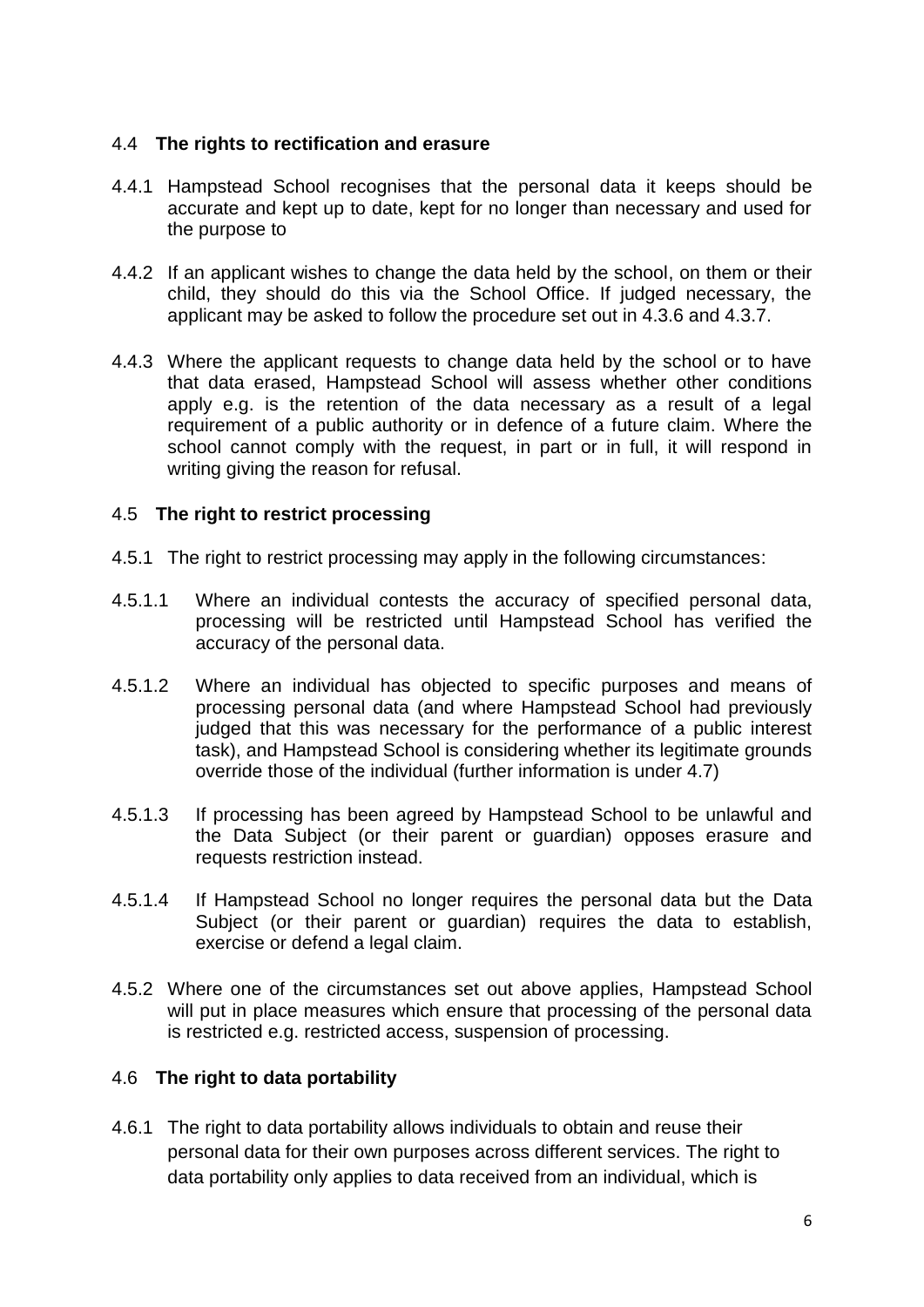carried out on the basis of consent or legitimate interests and where the processing takes place via automatic means.

4.6.2 The right does not apply to data processed in performance of a public task

## 4.7 **The right to object**

- 4.7.1 Individuals have the right to object to processing based on the performance of a task in the public interest or the exercise of official authority.
- 4.7.2 Hampstead School will notify individuals of their right to object in its Privacy Notice and at the point of first communication where personal data is collected.
- 4.7.3 The right to object is individual and should be based on grounds relating to the individual's particular situation. Objections can be made via the School Office.
- 4.7.4 Where an objection is received, Hampstead School will cease the processing objected to (in relation to the individual only). However, it will retain the data until such time as it has been determined that the following exemptions do not apply:
- 4.7.4.1 compelling legitimate grounds for the processing, which override the interests, rights and freedoms of the individual; or
- 4.7.4.2 the processing is for the establishment, exercise or defence of legal claims.
- 4.7.5 The Headteacher will determine whether either exemption applies. Prior to reaching a decision determining that an exemption applies that overrules the right to object, the Headteacher will seek and have regard to the advice of the Data Protection Officer. The individual will be informed of the decision by the Headteacher and their rights in writing within 5 working days of such a determination. Should the individual be dissatisfied with the outcome of this process, a further complaint may be made to the Governing Body or to the Information Commissioner's Officer.

## 4.8 **Rights in relation to automated decision making and profiling.**

4.9 Hampstead School does not carry out automated decision making and profiling as defined in the law**.**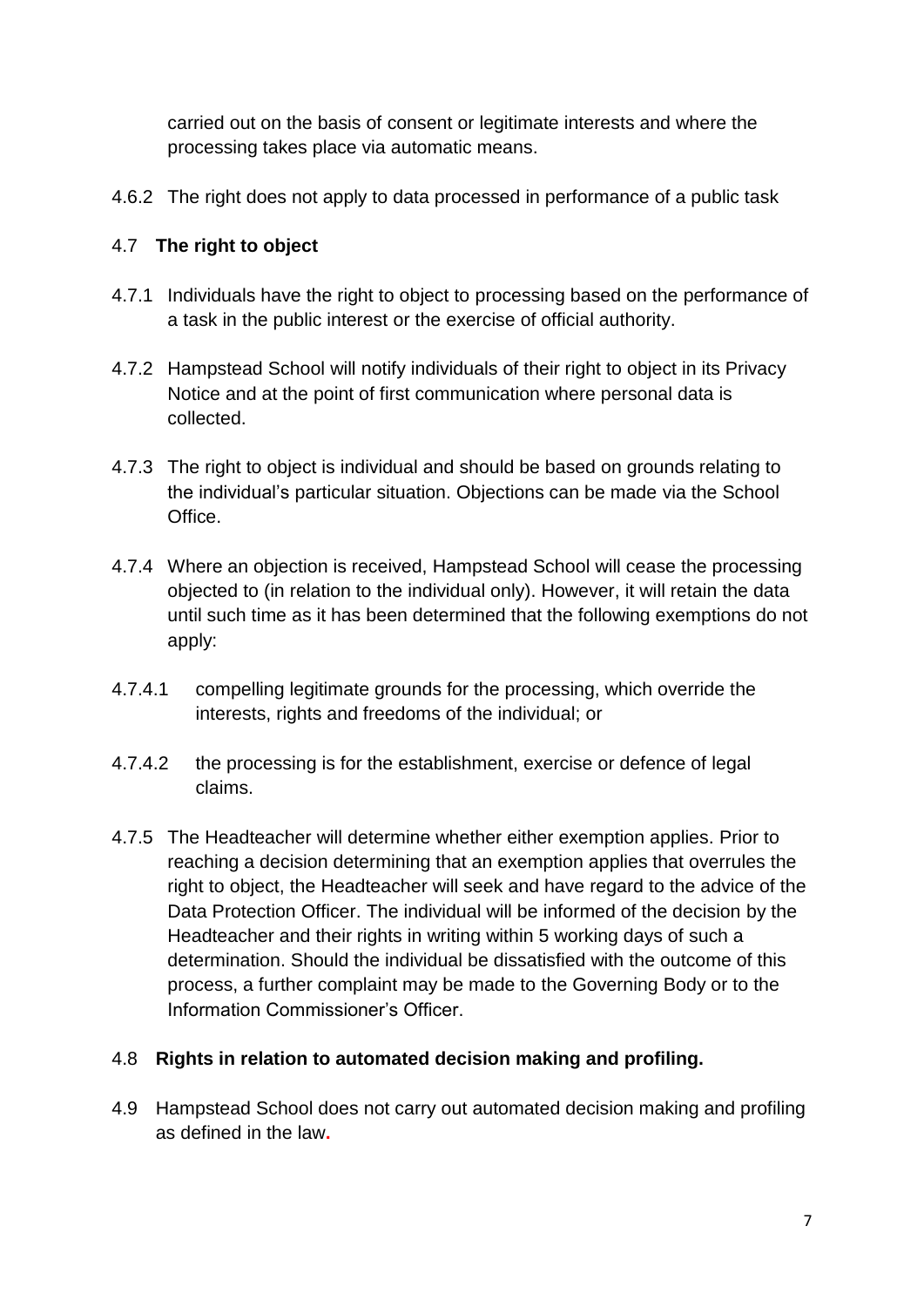### 5. **Data Protection Officer**

- 5.1 The role of the Data Protection Officer at Hampstead School is:
- 5.1.1 To inform and advise the organisation and its employees about their obligations to comply with the GDPR and other data protection laws.
- 5.1.2 To monitor compliance with the GDPR and other data protection laws, including managing internal data protection activities, advise on data protection impact assessments; train staff and conduct internal audits.
- 5.1.3 To be the first point of contact for supervisory authorities and for individuals whose data is being processed (employees, customers etc).
- 5.2 The Data Protection Officer reports to the Governing Body and will provide periodic reports regarding compliance.
- 5.3 Where changes to Hampstead School's means or purposes of processing personal data are proposed, the Headteacher will ensure that an assessment of any impact on individual privacy is carried out (as set out in 6 below). Where appropriate, the Data Protection Officer will be consulted as part of this process and the Senior Information Risk Owner and the Governing Body will take account of any advice given.
- 5.4 Requests to exercise individual rights should be addressed in the first instance via the School Office which will be able to carry out routine requests. However, individuals may contact the Data Protection Officer at any time with concerns or to exercise their rights.

## 6. **Privacy by Design and Default**

- 6.1 Hampstead School has a general obligation under the law to implement technical and organisational measures to show that it has considered and integrated data protection into its processing activities.
- 6.2 Where changes to Hampstead School's means or purposes of processing personal data are proposed, the Headteacher will ensure that an assessment of any impact on individual privacy is carried out (as set out in 6 below), using the process set out in Appendix A (Data Protection Impact Assessment). Where appropriate, the Data Protection Officer will be consulted as part of this process and the Headteacher and the Governing Body (or the member of school staff with delegated responsibility for the decision) will take account of any advice given prior to implementing the proposed changes.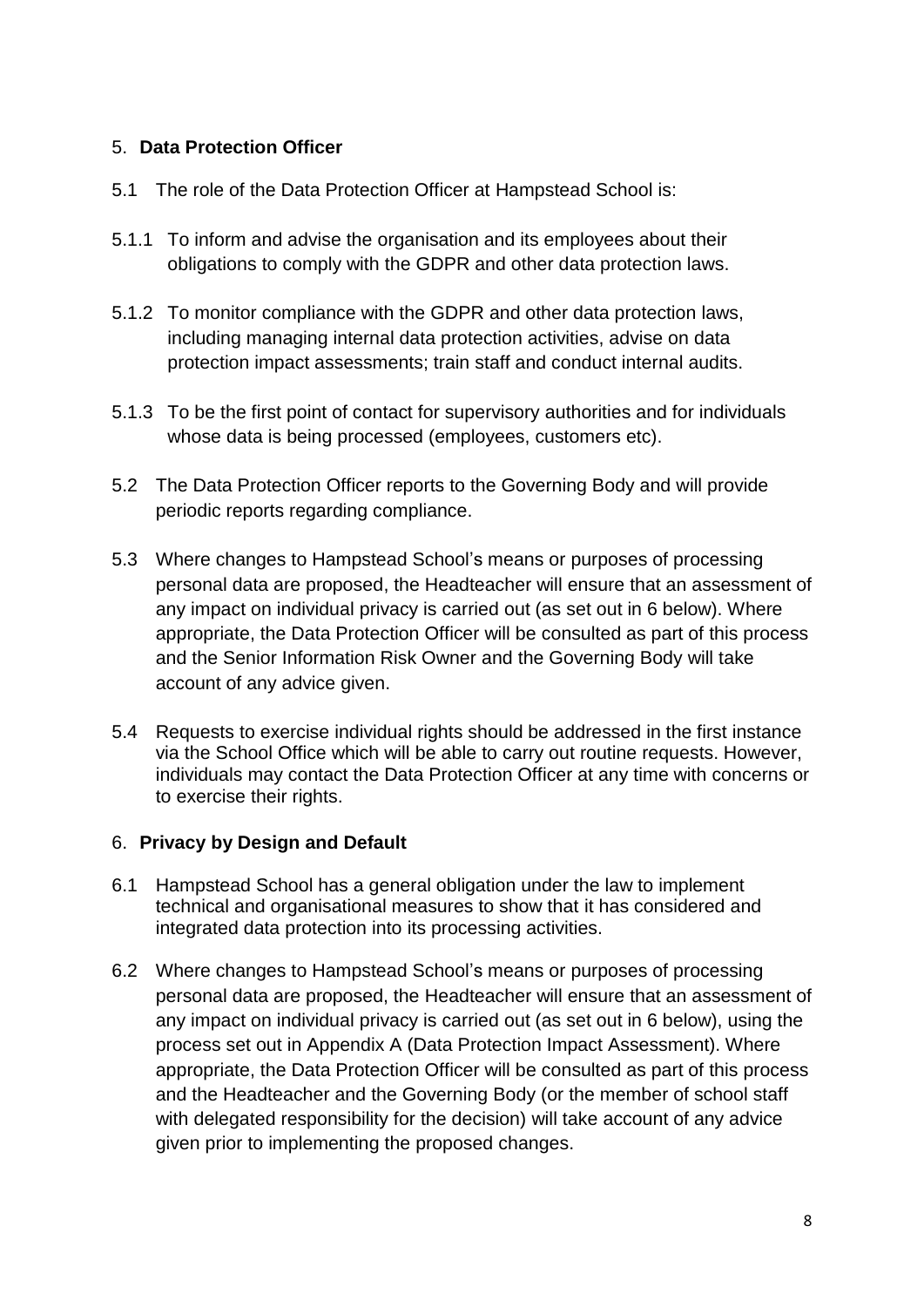- 6.3 Hampstead School will also, with the input of the Data Protection Officer, implement a programme to ensure compliance with the Data Protection Act. This will include:
	- e.g. Periodic training for staff and compulsory training for new starters
	- e.g. Responsibilities in respect of Data Protection included in Staff Code of Conduct
	- e.g. Maintaining processing records, in the form of an information asset register, detailing what personal data is held, where it is held and for how long
	- e.g. Yearly review of this policy and associated documentation by the Governing Body
	- e.g. Periodic reporting to the Governing Body by the Data Protection Officer on the school's overall compliance with the Data Protection Act, identifying any areas of concern and reviewing any breaches or potential breaches

#### **7. Responsibilities for Information Security**

- 7.1 As per the Data Protection Act and as a corporate body, the school is the Data Controller of the personal data it processes and Governors are therefore ultimately responsible for ensuring the school's compliance, however designated officers will deal with day to day matters.
- 7.2 Hampstead School will ensure that all personal data is accessible only to those who have a valid reason for using it and not disclosed to any unauthorised third parties. Any member of staff, parent or other individual who considers that this policy has not been followed in respect of personal data should raise the matter with Headteacher and/or the Data Protection Officer, whose contact details are above.
- 7.3 Hampstead School has the following 2 designated officers and they are

**Headteacher** 

Data Protection Officer

## **8. Staff Responsibilities**

- 8.1 All members of staff are responsible for ensuring that:-
	- 8.1.1 Any personal data which they hold is kept securely.
	- 8.1.2 Any information provided to the school in connection with their employment is accurate and up to date including informing of any changes to information which has been provided (for example changes of address) or any errors spotted.
	- 8.1.3 Personal information is not disclosed either orally or in writing or via Web pages or by any other means, accidentally or otherwise, to any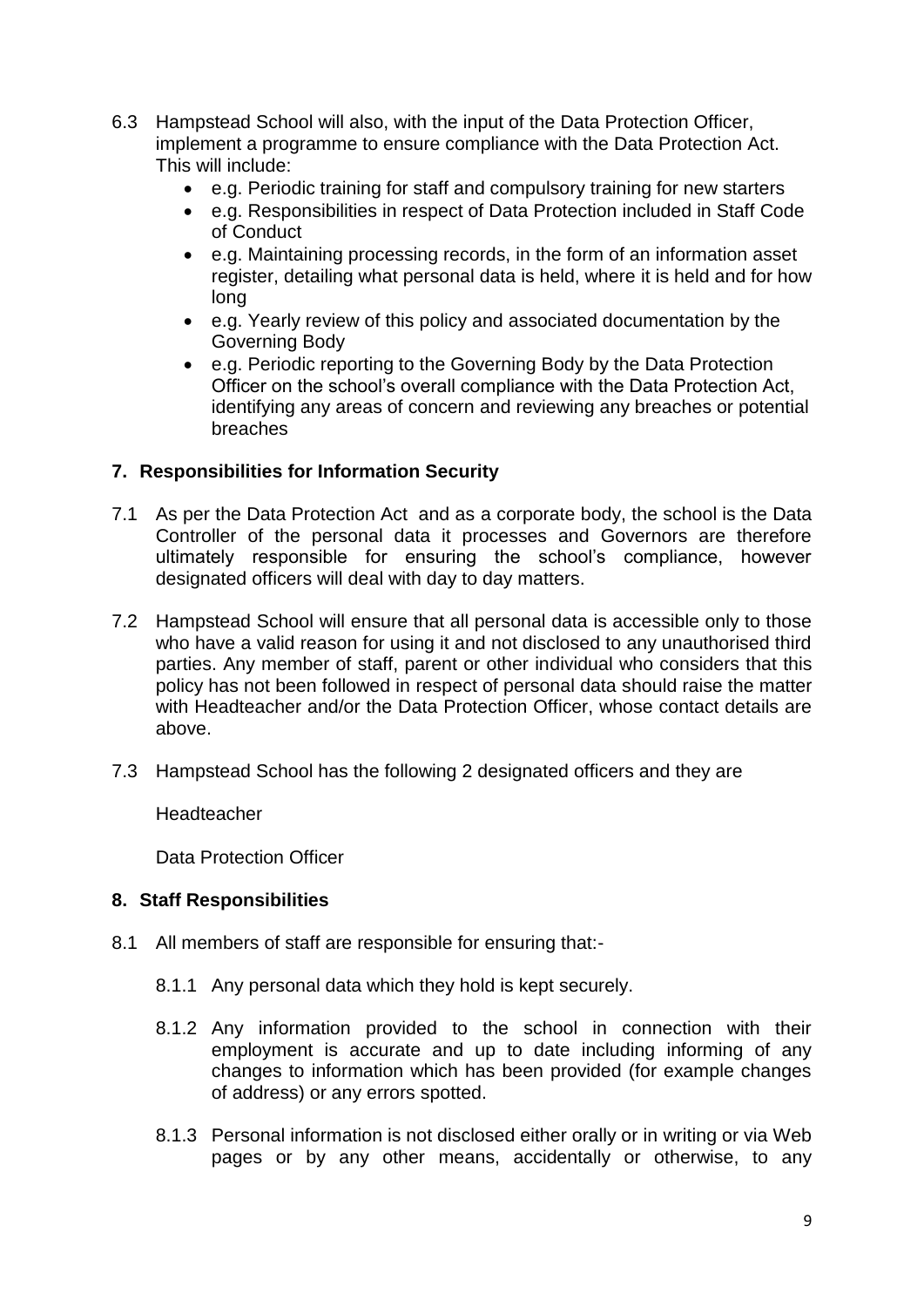unauthorised third party. (Unauthorised disclosure may result in disciplinary proceedings)

- 8.1.4 Any personal data held about other people or collected as part of their responsibilities (for example opinions on reports, references, marks, details of personal circumstances) is kept securely.
- 8.1.5 Personal data that is written, printed or in electronic format held on an unencrypted disk, USB / portable data transfer device or other removable storage media should be kept in a locked filing cabinet, locked drawer, safe or in a lockable room with key-controlled access. Records containing personal data must never be left where unauthorised personnel can read or gain access to them.
- 8.1.6 Computer screens, terminals, CCTV camera screens or any Visual Display Unit (VDU) that shows personal data should be placed so that they are not visible except to authorised staff. PC screens will not be left unattended without a password protected screen saver being used.
- 8.2 This policy also applies to staff and pupils who process personal data 'off-site' (for example when working at home). Staff are still responsible in such circumstances and additional care must be taken regarding the security of the data. Any personal data, in any format, will only be taken off the school in a securely encrypted format.
- 8.3 Under the law, any employee may be personally liable in a court of law for unauthorised disclosure of personal data.
- 8.4 It is also a criminal offence to gain unauthorised access to information on a computer system under the Computer Misuse Act 1990.

#### **9. Closed Circuit Television**

- 9.1 Hampstead School uses Closed Circuit Television (CCTV) and complies with the Information Commissioner's CCTV Code of Practice.
- 9.2 As a data controller Hampstead School must inform people it is using CCTV. This is achieved by signs around the premises which are clearly visible and readable. Prior to the installation of any new CCTV, a Privacy Impact Assessment will be conducted in line with section 6 of this policy.
- 9.3 CCTV will only be used in areas (such as in changing rooms or toilets) where privacy is normally expected in exceptional circumstances, and will only be used to deal with very serious concerns. If this is the case, extra effort will be made to ensure that individuals are aware that cameras are in use. In siting new CCTV, the Headteacher will have regard to any advice given by the school's Data Protection Officer of Hampstead School.
- 9.4 The Governing Body has delegated responsibility to Headteacher for the CCTV images, deciding what is recorded, how images should be used and for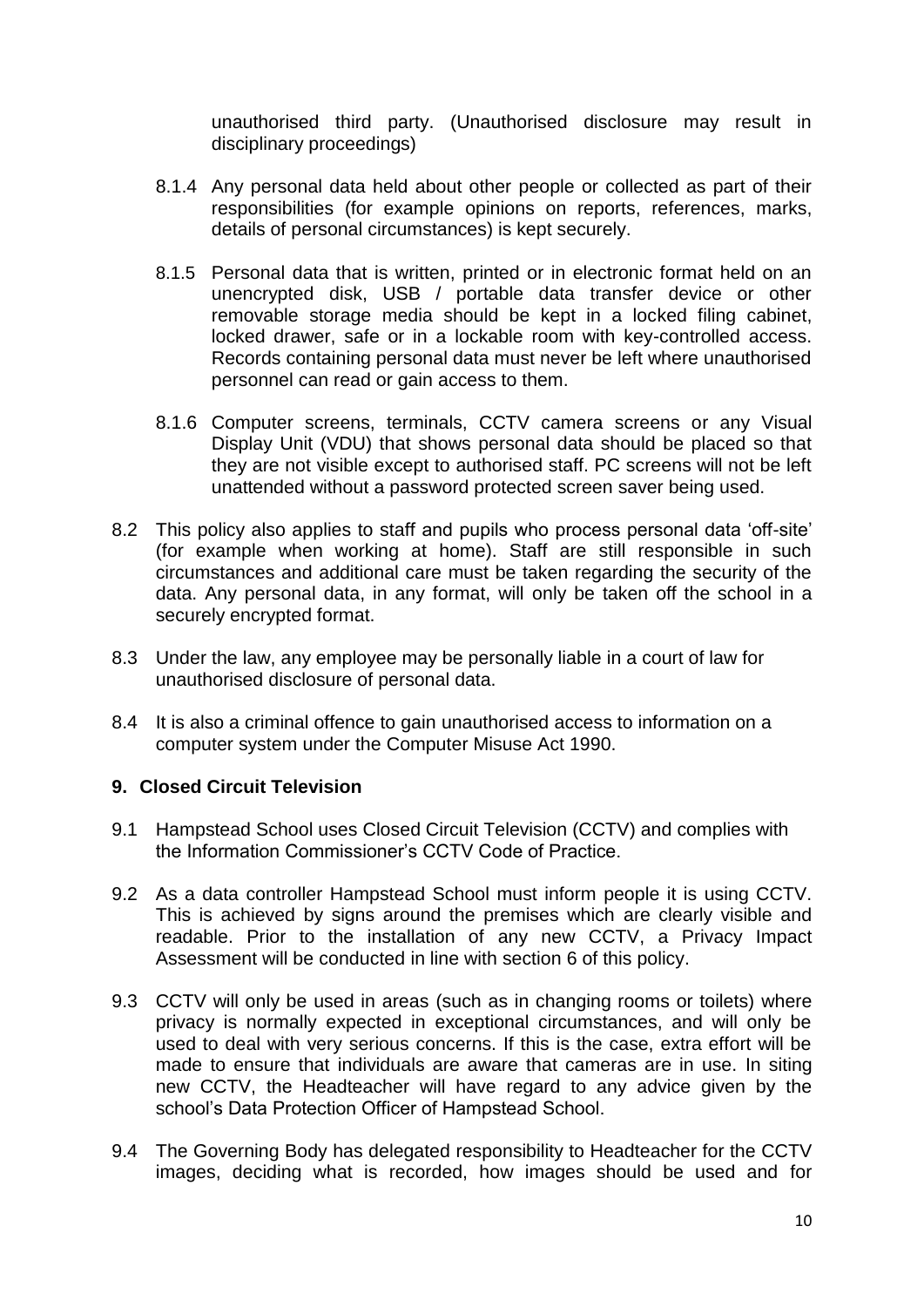establishing clear procedures on how to use the system. Regular checks will be made to ensure that the procedures are followed.

9.5 Hampstead School will only keep the images for as long as necessary to meet the purpose of recording them. CCTV images may be used for security, safeguarding, behaviour management, and for the management of practice against the school's policies. The school reserves the right to use images taken on CCTV where they are relevant to a potential legal claim, including in relation to employee discipline.

CCTV images will usually be retained for 30 days.

- 9.6 Any disclosure of images will be in line with the provisions of the law including any requests for personal data. Any such requests will be processed in line with this policy. However, in addition to those requirements we will likely require details which will assist us to establish your identity as the person in the pictures, and to help find the images on the system assuming they are still retained.
- 9.7 Hampstead School may need to disclose CCTV images for legal reasons (for example to the police for crime detection or at the behest of a court order). Once we have given the images to another organisation, then that organisation must also adhere to the Data Protection Act 2018 in their handling of the images. We will not disclose images of identifiable people to the media or post them on the internet. Images released to the media to help identify any person are usually disclosed by the police.

#### 10 **Security Measures**

#### **Access to Data**

- 10.1 Staff's access to personal data will be limited to that required for legitimate processing.
- 10.2 Staff, including volunteers and temporary staff, will be asked to confirm that they understand their responsibilities under section 9 of this document in writing prior to receiving access to personal data held by the school.
- 10.3 Staff will receive periodic training on handling personal data and on their responsibilities under the Data Protection Act.

#### **Destruction and deletion of expired data**

- 10.4 Expired records containing personal data will be disposed of securely, maintaining confidentiality. These records will be shredded by the school.
- 10.5 Personal and sensitive personal data stored on computers or computer media, such as USB keys, CDs, cannot be securely removed by simple deletion or reformatting. The IT Network Manager should be contacted on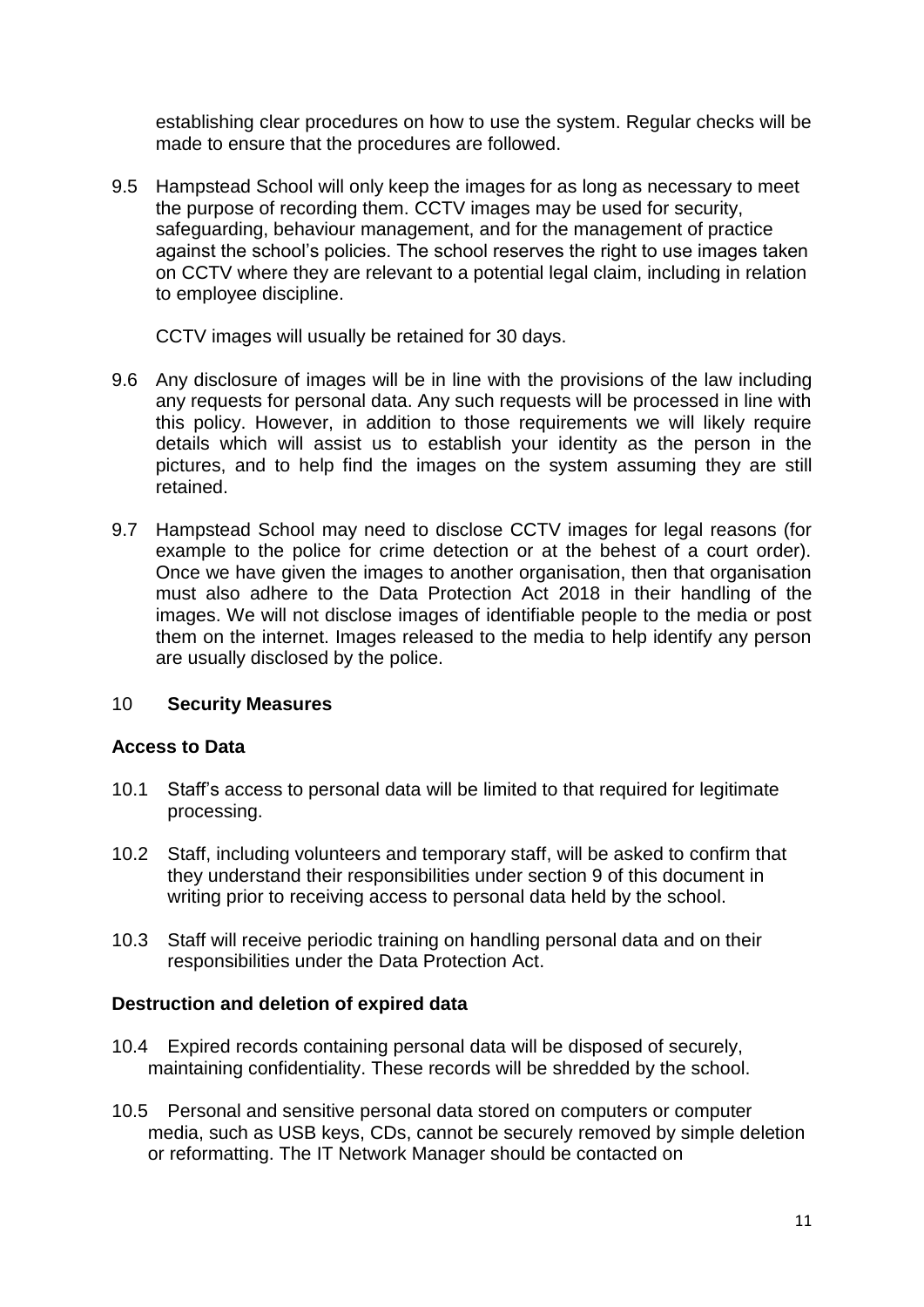[enquiries@hampsteadschool.org.uk](mailto:enquiries@hampsteadschool.org.uk) Tel. 020 7794 8133 to ensure the safe disposal of these devices.

- 10.6 In addition the school will put in place appropriate measures for the deletion of personal data. Manual records will be shredded or disposed of as '*confidential waste'*, CDs / DVDs / Disks should be cut into pieces, Audio / Video Tapes and (where applicable) Fax rolls should be dismantled / shredded. Hard drives of redundant PCs will be wiped clean before disposal or, if that is not possible, destroyed physically.
- 10.7 Appropriate contract terms will be put in place with any third parties undertaking this work on the school's behalf.

## **Security of physical records containing personal data**

10.9 Unauthorised staff and other individuals will be prevented from gaining access to personal information. Personal data is stored securely.

#### **Security of electronic records containing personal data**

- 10.10 Personal data that is computerised should be coded, encrypted or password protected both on a local hard drive and on a network drive that is regularly backed up. The school has procedures to protect against data loss and intrusion, in conjunction with its IT providers.
- 10.11 The school has in place measures to protect personal data held electronically. Access to the school's systems and information contained within is access controlled, with each member of staff having a unique account and User ID with a password known only to them. Staff are reminded never to share details of their account, User ID or password

#### **12 Data Breach Management Procedure**

12.1 Appropriate measures are taken against unauthorised or unlawful processing and against accidental loss, destruction of or damage to personal data by the school. This procedure will be followed in the event of a data security breach, examples of which are:

• Loss or theft of data or equipment on which data is stored on school premises or outside

- Inappropriate access controls allowing unauthorised use
- Equipment failure
- Human error correspondence with personal data sent to the wrong email address
- Unforeseen circumstances such as a fire or flood
- Hacking attack
- 'Blagging' offences where information is obtained by deceit from the school